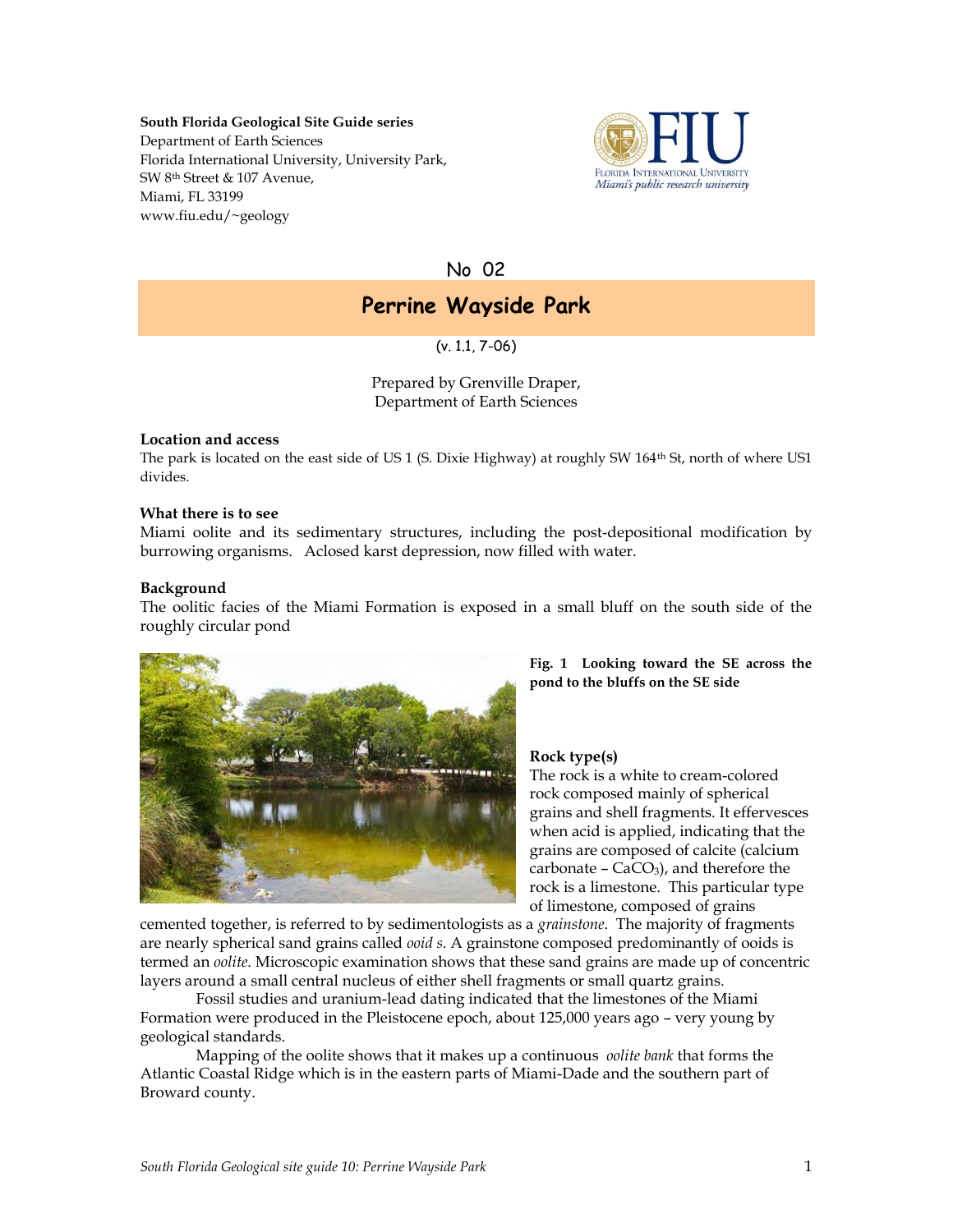## *Interpretation*

Oolitic sand banks are forming at the present time in the shallow waters of the Bahama Banks. Calcite is more soluble in cold water than warm water, so the warm conditions in tropical to sub-tropical seas encourages the precipitation of calcite from dissolved calcium bicarbonate in seawater. The reaction is:

 $Ca(HCO<sub>3</sub>)<sub>2</sub>$   $\rightarrow$   $CaCO<sub>3</sub> + H<sub>2</sub>O + CO<sub>2</sub>$ 

It is also possible that this reaction is not entirely inorganic and algae may play an important role in the precipitation of calcite in ooids. The agitation caused by the Atlantic oceanic swell rolls the grains around during calcite precipitation producing the concentric pattern observed in the ooids.

Thus, the Miami Formation is considered to have formed in conditions very similar to the present day Bahamas. If this is the case, then sea level at the time of the deposition of the Miami Formation would have been about  $10m$  ( $\sim$ 30 ft.) higher relative to the land than a present. As Florida is tectonically very stable it is more likely that this higher level was the result of global sea level rise rather than uplift of South Florida. This view is supported by many other studies that indicate that the Miami Formation was deposited in the last interglacial stage (Sangamon) when sea level was indeed about 10m above the present sea level.

# **Sedimentary structures**

# *Observations*

At the lower part of the outcrop laminations can be seen, which dip about  $25^{\circ}$  to the E. In the upper bed, these laminations disappear and are replaced by an unstratified, honeycombedappearing rock. On close inspection this structure can be seen to be composed of a series of tubes, both horizontal and vertical. This rock is sometimes referred to as the "mottled facies: of the Miami Formation.



**Fig 2 The bluffs on the SE side of the pond. The upper part, underneath the trees shows the bioturbated, "mottled" facies. The lower part is compose of largely undisturbed cross beds.**

#### *Interpretation*

The laminations are the remains of cross bedding observed at other localities in the Miami Formation. Cross bedding has been shown to result from deposition by horizontally moving water or air. The cross

laminations dip in the direction of the movement of the currents. In this case, this suggests that the majority of the currents were roughly perpendicular to the trend of the oolite bank and the ancient coastline.

The mottled facies is an example of biorturbation, which is the disruption of the original sediment by burrowing organisms. The oolite banks would have had numerous organisms living in burrows beneath them, as do similar oolite banks in the Bahamas today. The burrowing disrupted the previous cross bedding and produced the "mottled" appearance of the outcrops. It has been discovered that many of the more spectacular burrows are due to the burrowing shrimp, *Callianassa*,. Note how the bioturbation completely has destroyed the cross bedding in the upper part of the outcrop. The *Callianassa* can only burrow down about 1-2 m, so at the bottom of the outcrop the cross bedding is still visible.

# **Landform Development (geomorphology)**